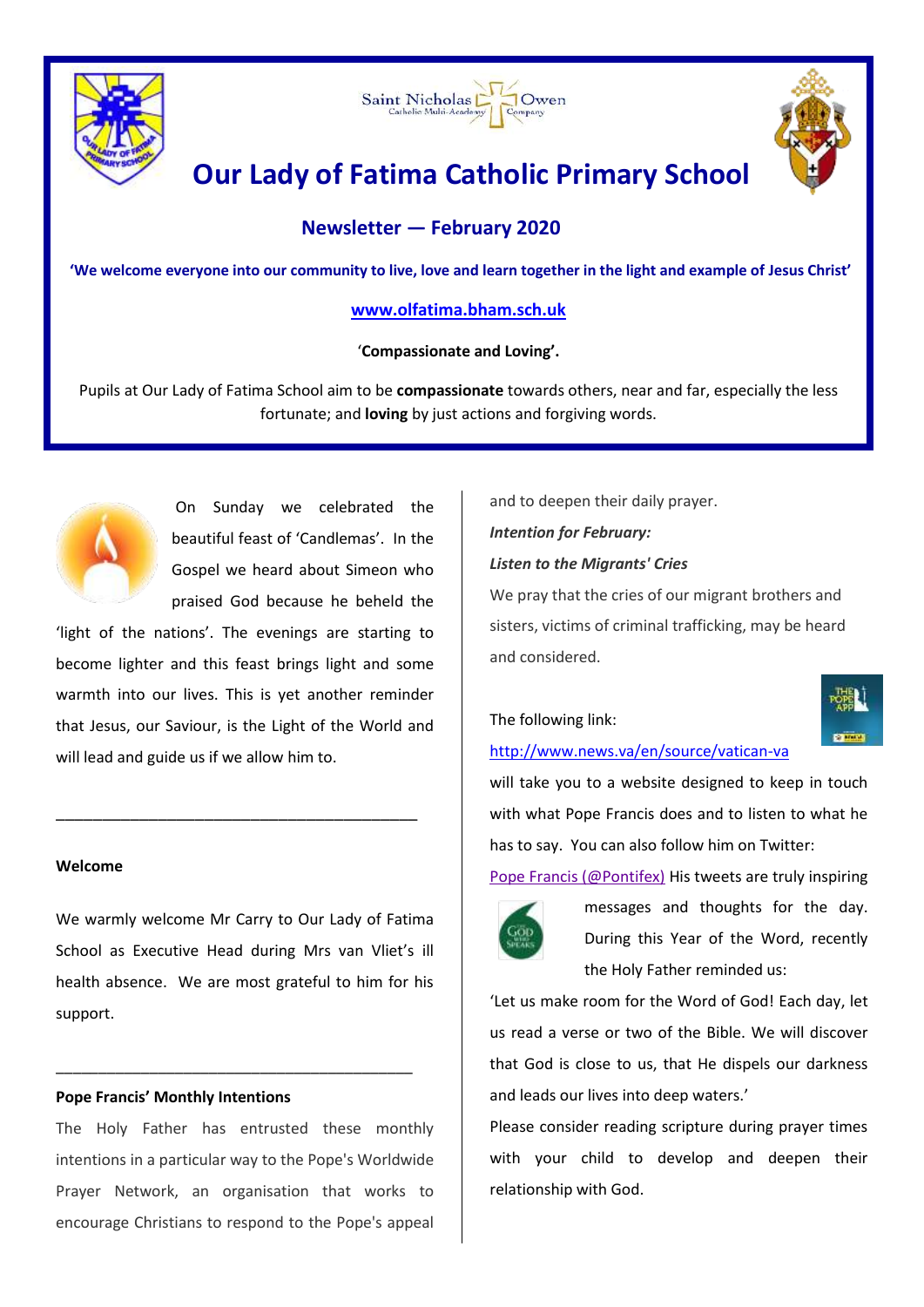#### **S48 Religious Monitoring Inspection**

On Tuesday 21<sup>st</sup> January 2020 Maureen O'Leary, Senior Advisor for School Support and Religious Inspections, carried out a monitoring visit at Our Lady of Fatima School. She looked at the teaching of Religious Education, the quality and meaning of Collective Worship and the value and understanding of Catholic Life within our school. She thanked the school staff, pupils, parents and Academy Representatives for their contributions in developing the Catholic Life, RE provision and Collective Worship across the school. The letter from the Diocese will be available to view on our school website shortly.

#### **Ash Wednesday**

Please join us at school for Mass on Ash Wednesday, which is a Holy Day of Obligation, at 2 pm on Wednesday 26<sup>th</sup> February. Masses will also be celebrated at Our Lady of Fatima Church at 10 am and 7 pm. This is a wonderful way to mark the beginning of Lent when we are called to remember the three important aspects of Lent: **Prayer, Fasting and Almsgiving.**

\_\_\_\_\_\_\_\_\_\_\_\_\_\_\_\_\_\_\_\_\_\_\_\_\_\_\_\_\_\_\_\_\_\_\_\_\_\_\_\_\_\_\_\_

\_\_\_\_\_\_\_\_\_\_\_\_\_\_\_\_\_\_\_\_\_\_\_\_\_\_\_\_\_\_\_\_\_\_\_\_\_\_\_\_\_\_\_\_

#### **Lent**

On Tuesday 11<sup>th</sup> February Margot Scotford from Father Hudson's Care will lead our annual Good Shepherd Appeal. A Lenten calendar and Good Shepherd Appeal Boxes will be issued before half term. Thank you in advance for your spiritual and financial generosity.

\_\_\_\_\_\_\_\_\_\_\_\_\_\_\_\_\_\_\_\_\_\_\_\_\_\_\_\_\_\_\_\_\_\_\_\_\_\_\_\_\_\_\_\_

#### **Altar Servers at St Chad's**



Advance notice of a diary date: On Saturday  $7<sup>th</sup>$  March at 12 noon there will be a Mass at St Chad's Cathedral, celebrated by Bishop David McGough for all existing Altar Servers. Parents are asked to please complete and return the consent form available from Father Long. The deadline for this is **9th February 2020.** Please remember all of our Altar Servers in your prayers.

\_\_\_\_\_\_\_\_\_\_\_\_\_\_\_\_\_\_\_\_\_\_\_\_\_\_\_\_\_\_\_\_\_\_\_\_\_\_\_\_\_\_\_\_

#### **Media Communication**

Our website [www.olfatima.bham.sch.uk](http://www.olfatima.bham.sch.uk/) is regularly updated with documents and school events. We frequently upload school events on Twitter too @OLOFPrimary. Please consider following us so you can learn about, like and share our events. For our Facebook page just type Our Lady of Fatima Catholic Primary School into the search engine.

\_\_\_\_\_\_\_\_\_\_\_\_\_\_\_\_\_\_\_\_\_\_\_\_\_\_\_\_\_\_\_\_\_\_\_\_\_\_\_\_\_\_\_\_

#### **Pa**r**ent Consultation Meetings**

You should have received your Parents' Evening appointment letters for either of our Parent Consultation Meetings



taking place on **Wednesday 4th March and Thursday 12th March**. Parents of Year 6 children attending on 4<sup>th</sup> March will also have the opportunity to meet with Mr Miastowski from Hagley RC High School. Classrooms will be open for parents to view classwork and meetings will take place in the school hall. If you wish to arrive early for your appointment, you will be able to look at your child's work before meeting with the class teacher. The first appointment will be 4.00pm to allow parents to make arrangements in advance for children to be supervised off the premises. Please remember that we **cannot** offer supervision for children apart from those attending the Before and After School Club. Appointment times must be returned by **Friday 14th February.** Teachers will be allocating and issuing appointments straight after half term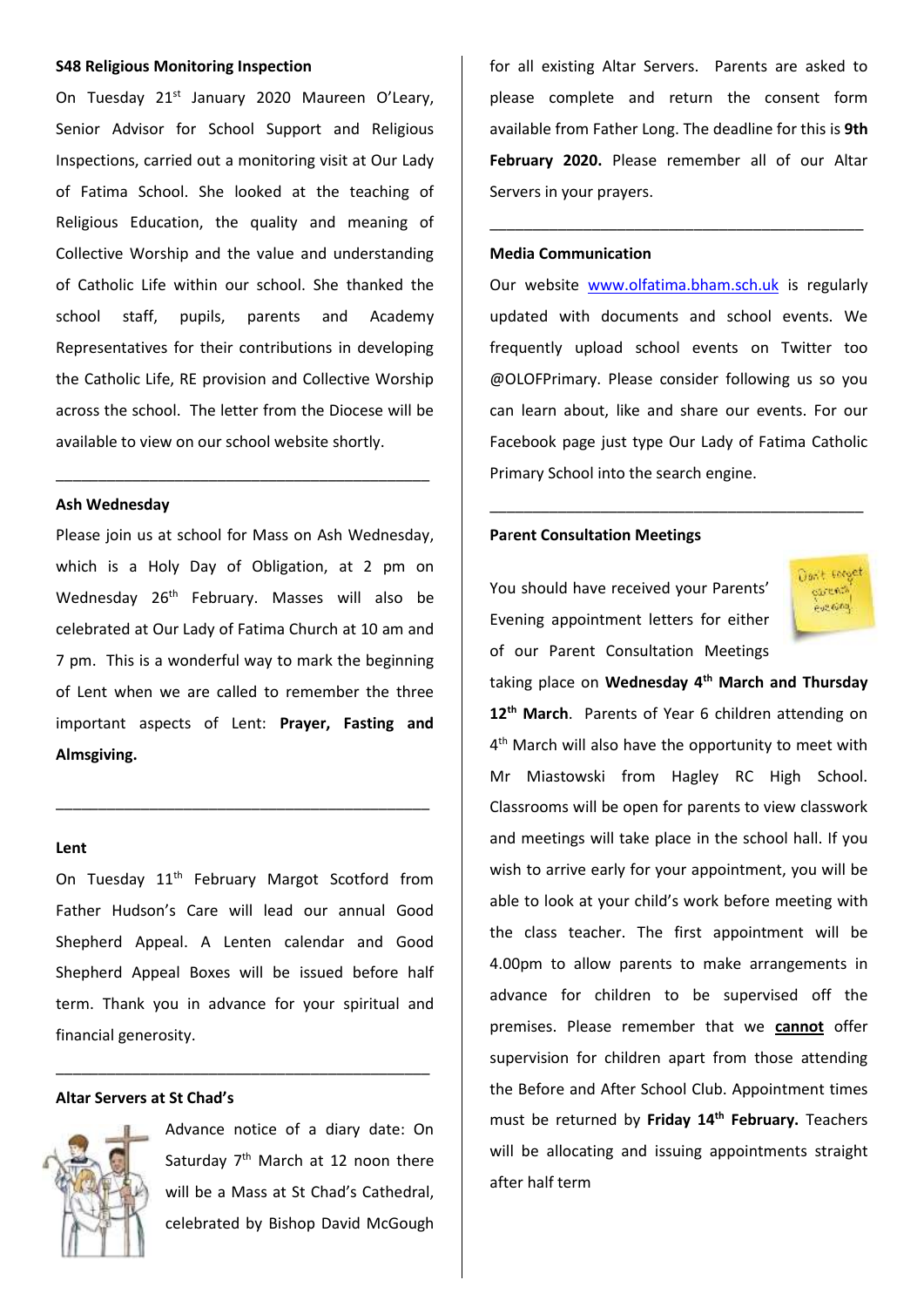#### **School Themed Meals**

Mrs O'Brien and Mrs Smith are offering special themed meals on the following dates:

## **Thursday 13th February-Valentine's Meal**



**Tuesday 25 th February- Pancake Day**



Parents of KS2 children who usually

bring a packed lunch can order either or both of these meals by paying £2.35 per meal on ParentPay. KS1 pupils who usually have a packed lunch but would like any of the themed meals simply need to inform the office staff- no payment required.

\_\_\_\_\_\_\_\_\_\_\_\_\_\_\_\_\_\_\_\_\_\_\_\_\_\_\_\_\_\_\_\_\_\_\_\_\_\_\_\_\_\_\_\_

#### **Pupil Bake Off**

Time to gather ingredients and dust down the cook books to make

preparations for the Our Lady of Fatima School's 'Pupil Bake Off'. The children are invited to take part in the Bake Off **on Friday 14th February** but must register their interest by completing an entry form. There will be no snacks available on this day. The cakes will be sold at playtime, with donations being raised for CAFOD.

\_\_\_\_\_\_\_\_\_\_\_\_\_\_\_\_\_\_\_\_\_\_\_\_\_\_\_\_\_\_\_\_\_\_\_\_\_\_\_\_\_\_\_\_

#### **E-Safety**

Internet Safety week begins on 10<sup>th</sup> February. Mr Simmons will lead a whole school assembly with the Digital Leaders on 10<sup>th</sup> February to inform and remind the children about the importance of staying safe online. They will be reminded what to do if they ever feel unsafe when

using the internet. Please support your children at

home, making sure that they stay safe at all times. Parents regularly raise concerns about inappropriate activity on social media sites. A general reminder that primary aged pupils should be supervised when browsing the internet at all times. Social Media sites are usually for pupils aged **13+ years.**

Childline advises a four way strategy to help parents discuss any internet issues with their children (TEAM).

**T**alk to your children regularly so that you are aware what they are doing online and how to stay safe.

**E**xplore your child's online activities together to promote openness and transparency.

**A**gree your own rules as a family about online activity /apps /sites and games.

**M**anage your child's technology with parental control settings, so that you are able to keep your child safe online.

By working and communicating together we will ensure that all pupils begin to take responsibility for their own safety online, with parental and school support.

You can also follow National Online Safety **@natonlinesafety** on Twitter. They offer great advice and tips on how to keep children safe online.

\_\_\_\_\_\_\_\_\_\_\_\_\_\_\_\_\_\_\_\_\_\_\_\_\_\_\_\_\_\_\_\_\_\_\_\_\_\_\_\_\_\_

#### **Homework**

Each class teacher ensures that adequate weekly homework is issued



to ensure that there are opportunities at home for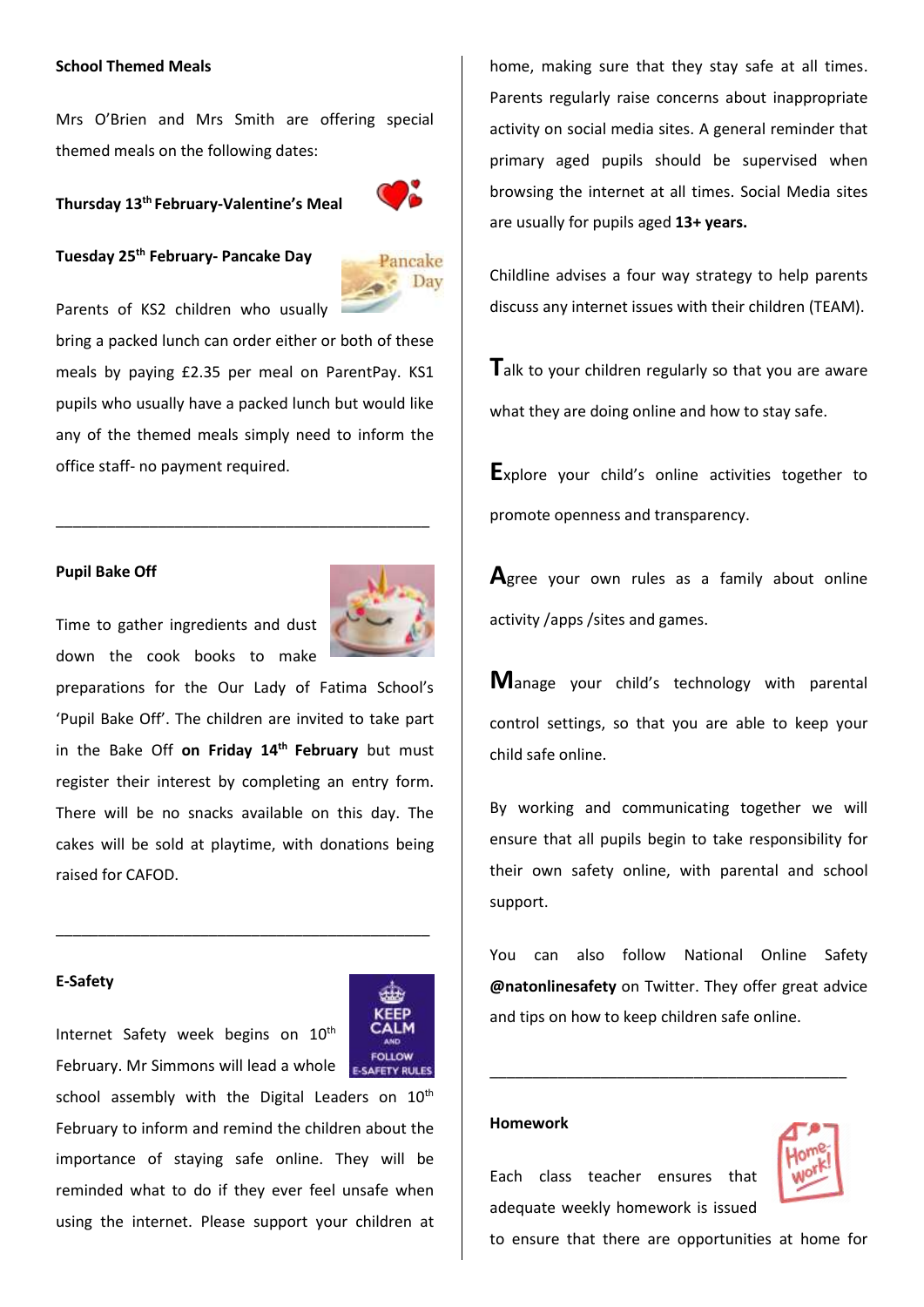parents to support learning in school. There is an increasing amount of children not completing homework tasks. We encourage all children to approach homework activities with independence, but in reality most children do require parental encouragement to complete homework tasks. Time should be planned and set aside for homework to be completed, alongside other activities the children take part in out of school or as a family. Thank you to the children who regularly complete their homework.

\_\_\_\_\_\_\_\_\_\_\_\_\_\_\_\_\_\_\_\_\_\_\_\_\_\_\_\_\_\_\_\_\_\_\_\_\_\_\_\_\_\_\_

#### **School Fund**

Thank you to all the parents who have already responded by



contributing towards school fund. It would be very much appreciated if a voluntary contribution of £5 per family (per term) was made to the fund by all families.

If you haven't done so already, please offer your donation via ParentPay. Thank you.

\_\_\_\_\_\_\_\_\_\_\_\_\_\_\_\_\_\_\_\_\_\_\_\_\_\_\_\_\_\_\_\_\_\_\_\_\_\_\_\_\_\_\_

### **Punctuality and appointments**



their classroom after registration has taken place. It is equally unsettling for pupils if they arrive too early for school, before 8.30 am. Staff are not on duty until 8.45 am when the school doors open. Arriving too early means that your child is left unsupervised whilst the gates are open. It is important that your child is safe at all times on school property.

Parents are also reminded to make non-emergency medical and dental appointments outside of school hours. Medical practitioners are usually most accommodating and will see children before or after school. Appointments during the school day are disruptive and lead to lost opportunities for continuous learning. Proof of any medical appointments will be required, so please be prepared to show this to the office staff. Thank you for your cooperation.

## **PTA News**

Plans for the Film Night on **Friday** 



**7 th February** are well underway. Advance thanks to all volunteers and children who will be attending. Money raised will go towards extra items and activities at school. Please remind your child about the school's behaviour expectations at PTA events. We appreciate that PTA events are social occasions, but adult supervision is in place to ensure your child's safety and poor behaviour will not be tolerated and may result in parents being contacted to collect their child early.

Discussions have also begun in preparation for the annual PTA Summer Fayre which will take place on **Saturday 4th July**. Please also put this date in your diaries so that you can either volunteer to help or come along to support this event.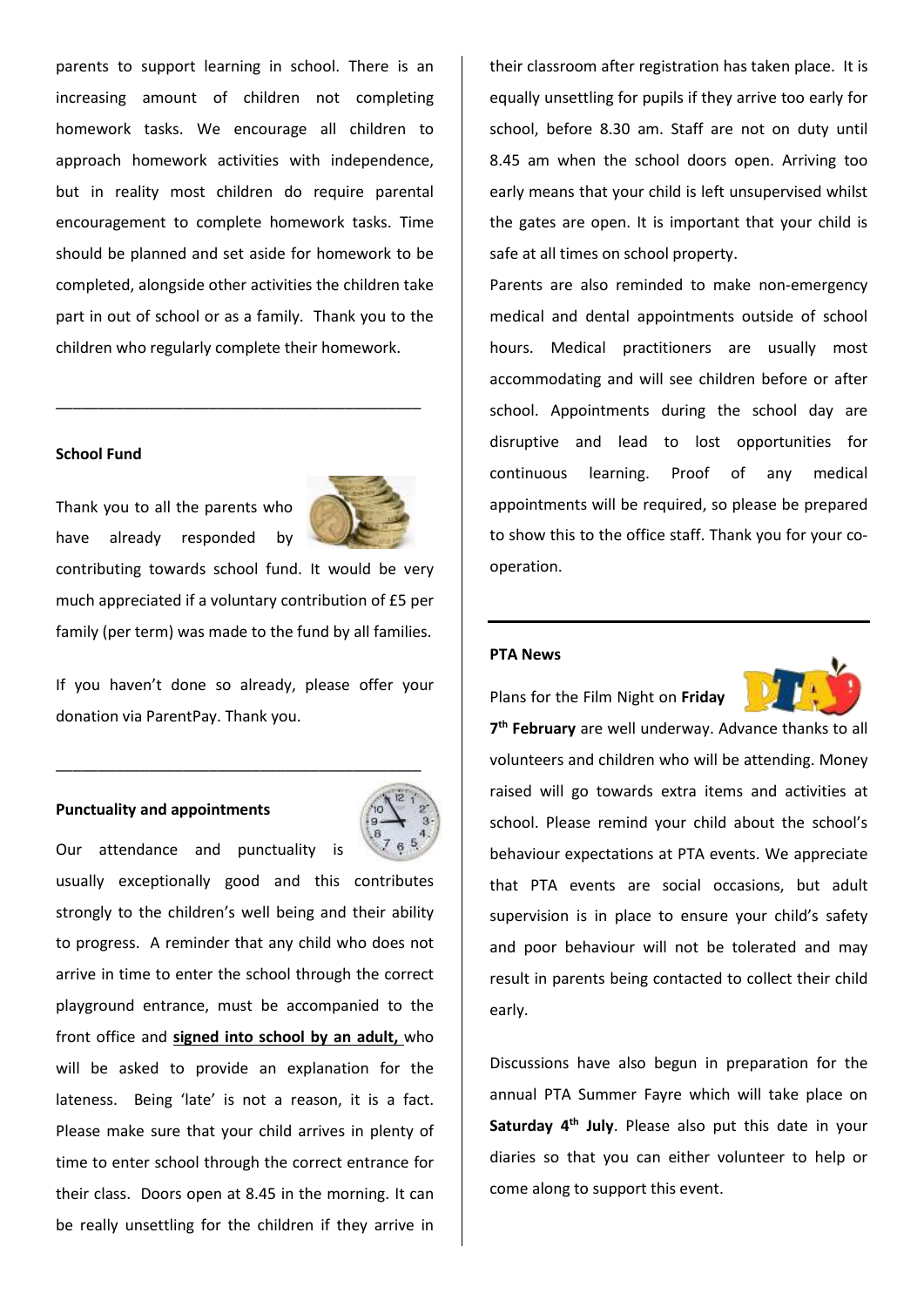#### **Parking with consideration**



There has been a very slight improvement with the parking on the surrounding roads to the school. Thank you. However, there are still a small number of the same parents who park illegally with little thought for the safety of our children and their families. Road markings are in place for safety reasons. Photographic evidence of cars parked illegally on the surrounding roads to all three of our entrances can be submitted to the police by any member of the public. Our local residents know this, so please be careful not to park inconsiderately by blocking their driveways. Parking on double yellow lines or zig-zags restricts the view and safety of our pupils and families. Please continue to park with due care and consideration for our community. Thank you.

\_\_\_\_\_\_\_\_\_\_\_\_\_\_\_\_\_\_\_\_\_\_\_\_\_\_\_\_\_\_\_\_\_\_\_\_\_\_\_\_\_\_\_

## **Polite Reminder**



Please remember that the school environment is a **'no smoking'** zone for both cigarettes and vapes. Please do not put out cigarettes on school site or entrances. Thank you.

### **Dates for Diary: February- April 2020**

| Mon 24th Feb                                                                        | 8.55 a.m. School re-opens for pupils and staff               |  |
|-------------------------------------------------------------------------------------|--------------------------------------------------------------|--|
| Fri 14th Feb                                                                        | 3.30 pm Half term holidays begin for pupils                  |  |
| Fri 14 <sup>th</sup> Feb                                                            | Pupil Bake Off                                               |  |
| Fri 14 <sup>th</sup> Feb                                                            | 9.05 am Parent and Toddler Group meeting in BASC             |  |
| Thurs 13 <sup>th</sup> Feb                                                          | Valentine's Day Themed Lunch                                 |  |
| Thurs 13 <sup>th</sup> Feb                                                          | Hagley Pyramid Concert - 7pm at the Town Hall                |  |
| Wed 12 <sup>th</sup> Feb                                                            | 12.30 pm Year 4 Parent Lunch                                 |  |
| Tues 11 <sup>th</sup> Feb                                                           | 3.45 pm School Football Team Catholic Cup Match              |  |
| Tues 11 <sup>th</sup> Feb                                                           | National Internet Safety Day                                 |  |
| Tues 11 <sup>th</sup> Feb                                                           | Good Shepherd Appeal Assembly                                |  |
| Mon 10 <sup>th</sup> Feb                                                            | Internet Safety Week                                         |  |
| Sun 9 <sup>th</sup> Feb                                                             | Year 4 reading at 11.00 am Mass at Our Lady of Fatima Church |  |
| Fri 7 <sup>th</sup> Feb                                                             | 3.30-5.30 pm PTA Film Night                                  |  |
| Fri 7 <sup>th</sup> Feb                                                             | Science Ogden Trust Day                                      |  |
| Thurs 6 <sup>th</sup> Feb                                                           | Year 3 Reconciliation Parents' Meeting - 7pm (2)             |  |
| Wed 5 <sup>th</sup> Feb                                                             | 6pm OLF Academy Committee Meeting                            |  |
| Sun 2 <sup>nd</sup> Feb                                                             | Year 5 reading at 11.00 am Mass at Our Lady of Fatima Church |  |
| More dates may be added as the term continues but these dates are available so far: |                                                              |  |
|                                                                                     |                                                              |  |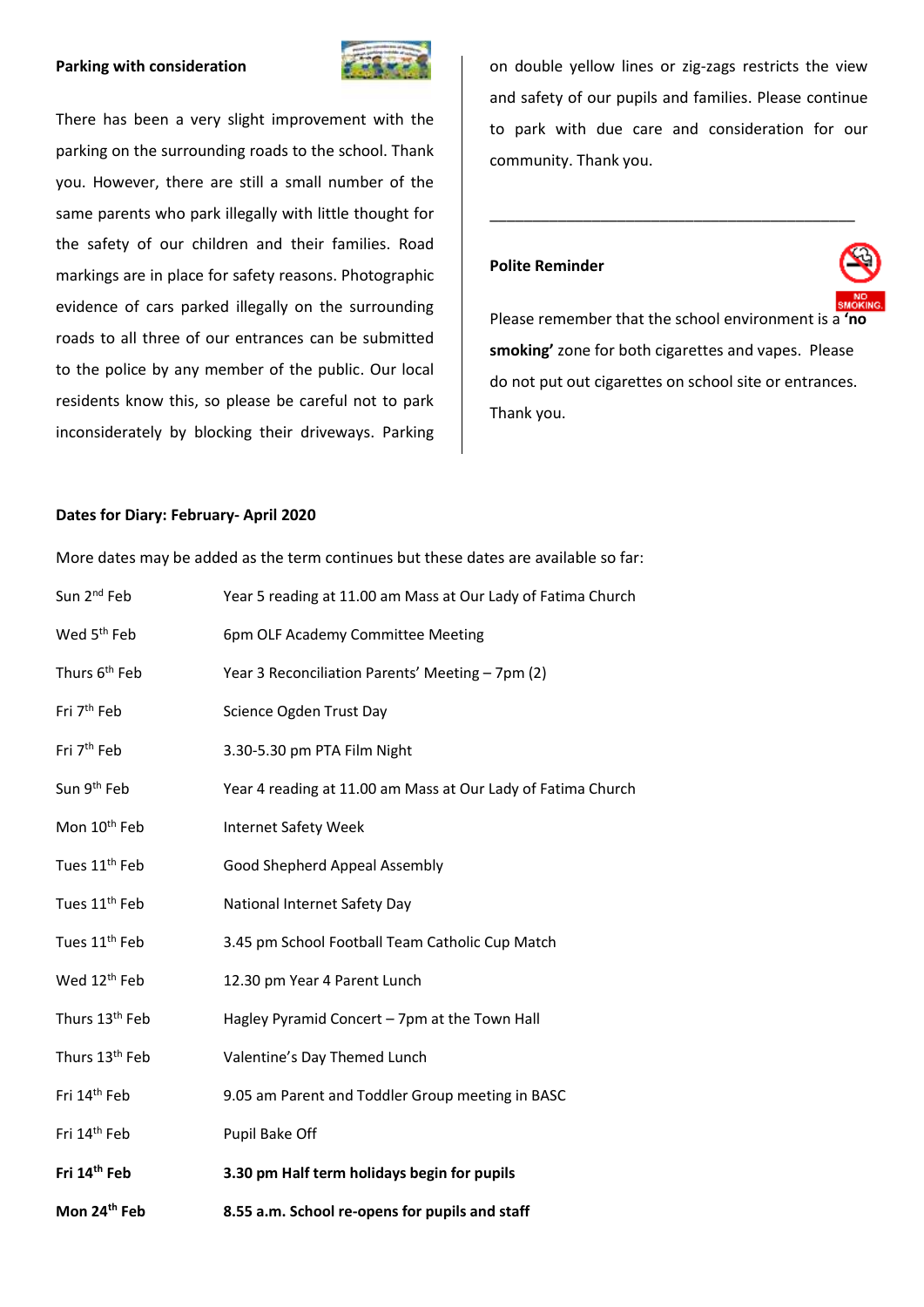| Tues 25 <sup>th</sup> Feb  | Photographer in school - individual and school sibling photos                       |
|----------------------------|-------------------------------------------------------------------------------------|
| Tues 25 <sup>th</sup> Feb  | Shrove/Pancake Tuesday Themed Lunch                                                 |
| Wed 26 <sup>th</sup> Feb   | 2.00 pm Year 4 Ash Wednesday Mass - all welcome                                     |
|                            | LENT begins: Fund raising events issued in a separate letter.                       |
| Fri 28 <sup>th</sup> Feb   | 8 am Gymnastic Club begins for Year 1 and 2                                         |
| Sun 1 <sup>st</sup> Mar    | Year 6 reading at 11.00 am Mass at Our Lady of Fatima Church                        |
| Mon 2 <sup>nd</sup> Mar    | Year 6 ONLY non-uniform day: Feast of St Chad                                       |
| Wed 4 <sup>th</sup> Mar    | Parents' Evening 4pm-7pm. (1) Parents only for all appointments- please make        |
|                            | arrangements for your child/ren to be supervised at home.                           |
| Thurs 5 <sup>th</sup> Mar  | World Book Day                                                                      |
| Fri 6 <sup>th</sup> Mar    | Lent Fast Day                                                                       |
| Sat 7 <sup>th</sup> Mar    | 11.00 a.m. Sacrament of Reconciliation Year 3 at Our Lady of Fatima Church          |
| Sat 7 <sup>th</sup> Mar    | 6.00 pm Swimming Gala                                                               |
| Sun 8 <sup>th</sup> Mar    | Year 5 reading at 11.00 am Mass at Our Lady of Fatima Church                        |
| Mon 9 <sup>th</sup> Mar    | 1.30 pm Visit from Fire Station for Year 4                                          |
| Tues 10 <sup>th</sup> Mar  | 10.00 am Years 4 and 5 Mass at OLF.                                                 |
| Wed 11 <sup>th</sup> Mar   | Lenten Retreat Day with Dan Callow                                                  |
| Thurs 12 <sup>th</sup> Mar | 1.40 pm Exposition of the Blessed Sacrament                                         |
| Thurs 12 <sup>th</sup> Mar | Parents' Evening 4pm-7pm. (2) Parents only for all appointments- please make        |
|                            | arrangements for your child/ren to be supervised at home                            |
| Fri 13 <sup>th</sup> Mar   | 1.30 pm Hagley RC High School Transition for Year 6 pupils                          |
| Tues 17 <sup>th</sup> Mar  | St Patrick's Feast Day- non-school uniform day- green/orange clothes £1.00 donation |
| Tues 17 <sup>th</sup> Mar  | St. Patrick's Feast Day Themed Lunch                                                |
| Thurs 19th Mar             | 9.05 am Reception Class's 'Mothers' Day Assembly                                    |
| Sun 22 <sup>nd</sup> Mar   | Year 4 reading at 11.00 am Mass at Our Lady of Fatima Church                        |
| Mon 23rd Mar               | Year 6 Mock SATS week                                                               |
| Thurs 26 <sup>th</sup> Mar | 1.40 pm Reconciliation Service and Confessions in school - Years 4-6                |
| Sun 29 <sup>th</sup> Mar   | Year 6 reading at 11.00 am Mass at Our Lady of Fatima Church                        |
| Mon 30 <sup>th</sup> Mar   | Holy Week in school begins                                                          |
| Wed 1 <sup>st</sup> April  | Year 6 Parents' Easter lunch                                                        |
| Wed 1 <sup>st</sup> Apr    | 6 pm OLF Academy Committee Meeting                                                  |
| Thurs 2 <sup>nd</sup> Apr  | 9.05 am Year 3 'Sharing A Meal' Service                                             |